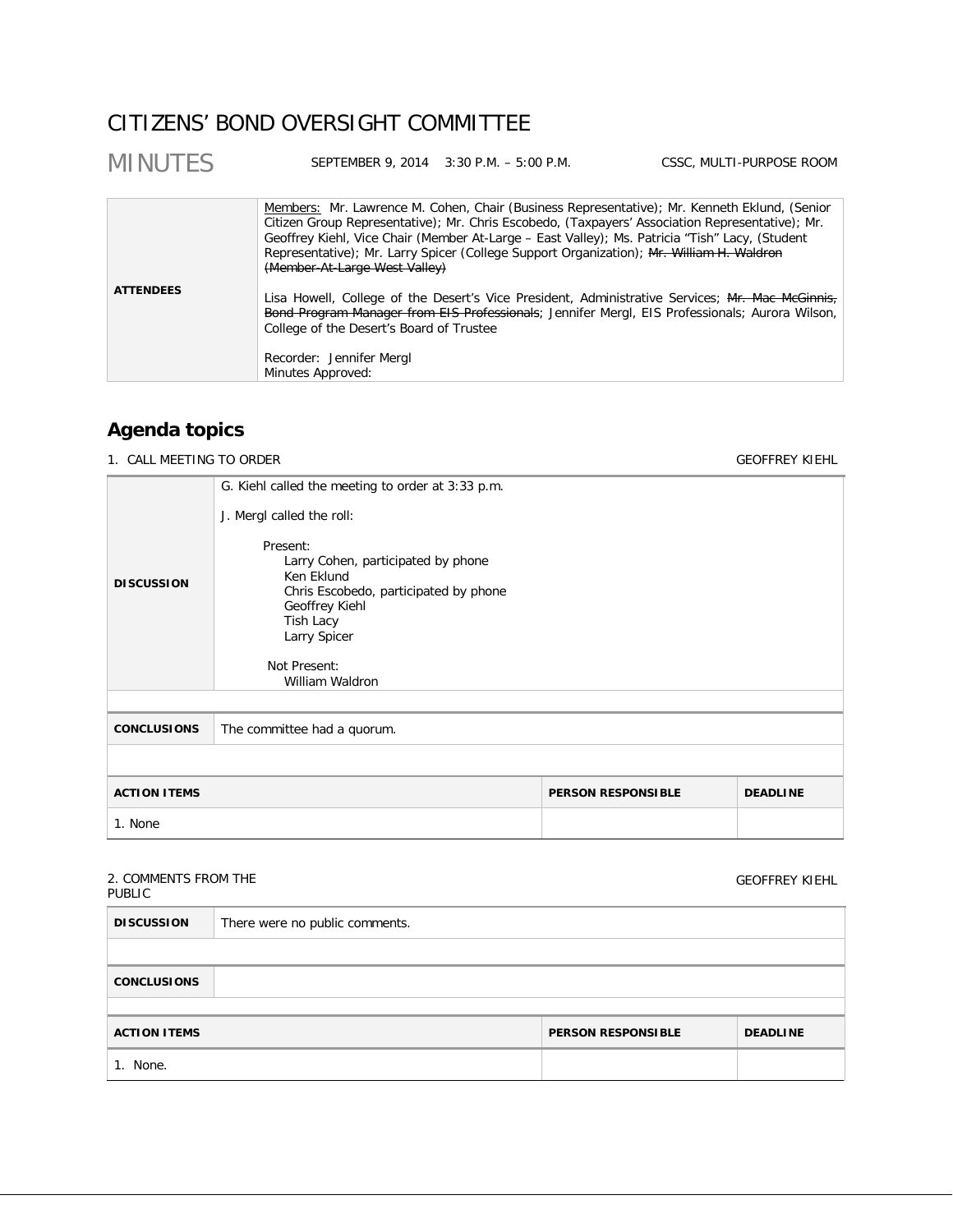### 3. APPROVAL OF MINUES GEOFFREY KIEHL

| <b>DISCUSSION</b>                                                               | Meeting minutes for January 14, 2014, March 11, 2014 and June 10, 2014 were unavailable for approval. |  |  |
|---------------------------------------------------------------------------------|-------------------------------------------------------------------------------------------------------|--|--|
|                                                                                 |                                                                                                       |  |  |
| <b>PERSON RESPONSIBLE</b><br><b>ACTION ITEMS</b><br><b>DEADLINE</b>             |                                                                                                       |  |  |
| Add item to the December 9, 2014 meeting agenda<br>12/9/14<br>Linda Costagliola |                                                                                                       |  |  |

# 4. ELECTION OF NEW

LISA HOWELL

| T. LLLVIIVIV UI IVLVV<br><b>OFFICERS</b>                                                                                                                                                                                                                                                                                                                                                                                                                                                                                                                                                                                                                                                                                                 |                                                                          |  | <b>GEOFFREY KIEHL</b> |  |
|------------------------------------------------------------------------------------------------------------------------------------------------------------------------------------------------------------------------------------------------------------------------------------------------------------------------------------------------------------------------------------------------------------------------------------------------------------------------------------------------------------------------------------------------------------------------------------------------------------------------------------------------------------------------------------------------------------------------------------------|--------------------------------------------------------------------------|--|-----------------------|--|
| Chair:<br>Effective Date: 9/2014<br>Ken Eklund nominated Larry Spicer to be the new Chair of the Citizens' Bond Oversight Committee.<br>Geoffrey Kiehl seconded that nomination. All present and able to vote unanimously agreed. Larry Spicer<br>accepted the position of Chair for the Measure B Citizens' Bond Oversight Committee.<br><b>DISCUSSION</b><br><i>Vice Chair:</i><br>Effective Date: 9/2014<br>Geoffrey Kiehl nominated Ken Eklund to be the new Vice Chair of the Citizens' Bond Oversight Committee.<br>This nomination was seconded by Patricia "Tish" Lacy. All present and able to vote unanimously agreed.<br>Ken Eklund accepted the position of Vice Chair for the Measure B Citizens' Bond Oversight Committee. |                                                                          |  |                       |  |
|                                                                                                                                                                                                                                                                                                                                                                                                                                                                                                                                                                                                                                                                                                                                          |                                                                          |  |                       |  |
| <b>CONCLUSIONS</b>                                                                                                                                                                                                                                                                                                                                                                                                                                                                                                                                                                                                                                                                                                                       | Larry Spicer is the Chair and Ken Eklund is the Vice Chair for one year. |  |                       |  |
|                                                                                                                                                                                                                                                                                                                                                                                                                                                                                                                                                                                                                                                                                                                                          |                                                                          |  |                       |  |
| <b>ACTION ITEMS</b><br><b>PERSON RESPONSIBLE</b><br><b>DEADLINE</b>                                                                                                                                                                                                                                                                                                                                                                                                                                                                                                                                                                                                                                                                      |                                                                          |  |                       |  |
| 1. None.                                                                                                                                                                                                                                                                                                                                                                                                                                                                                                                                                                                                                                                                                                                                 |                                                                          |  |                       |  |

## 5. CURRENT INFORMATION LISA HOWELL **DISCUSSION** College of the Desert is receiving an award for sustainability projects through Proposition 39 Funding at the 2014 Community College Facility Coalition (CCFC) conference in Sacramento, California. This award is being received for College of the Desert by Mac McGinnis from the Bond Office. **ACTION ITEMS PERSON RESPONSIBLE DEADLINE** 1. None.

#### 6. BOND PROJECTS UPDATE & BOND PROJECT FINANCIAL REPORT

|                   | L. Howell reviewed the following items from a PowerPoint presentation:                                                                                                                                                                                                                                                                                                                                                                                                                        |
|-------------------|-----------------------------------------------------------------------------------------------------------------------------------------------------------------------------------------------------------------------------------------------------------------------------------------------------------------------------------------------------------------------------------------------------------------------------------------------------------------------------------------------|
|                   | <u> Project Status Reports – Current Projects:</u>                                                                                                                                                                                                                                                                                                                                                                                                                                            |
| <b>DISCUSSION</b> | Athletic Facilities (Project in Construction)<br>Architect: LPA Architects<br>Construction Manager: ProWest<br>Project Square Footage: 26,840 sq. ft.<br>Construction Start: Fall 2012-2013<br>Targeted Completion Phase 1: Summer 2014<br>Targeted Completion Phase 2: Fall 2014<br>Total Project Budget: \$24,765,238<br>Construction Budget: \$19,081,410<br>Expenditures to Date: \$19,920,473<br>Project Update:<br>Gymnasium<br>Installation of bench seating in locker rooms continues |
|                   | Repair "chatter" gouge, slurry seal and re-stripe south parking lot commenced<br>Punch walk with A/E, MEP, and COD conducted                                                                                                                                                                                                                                                                                                                                                                  |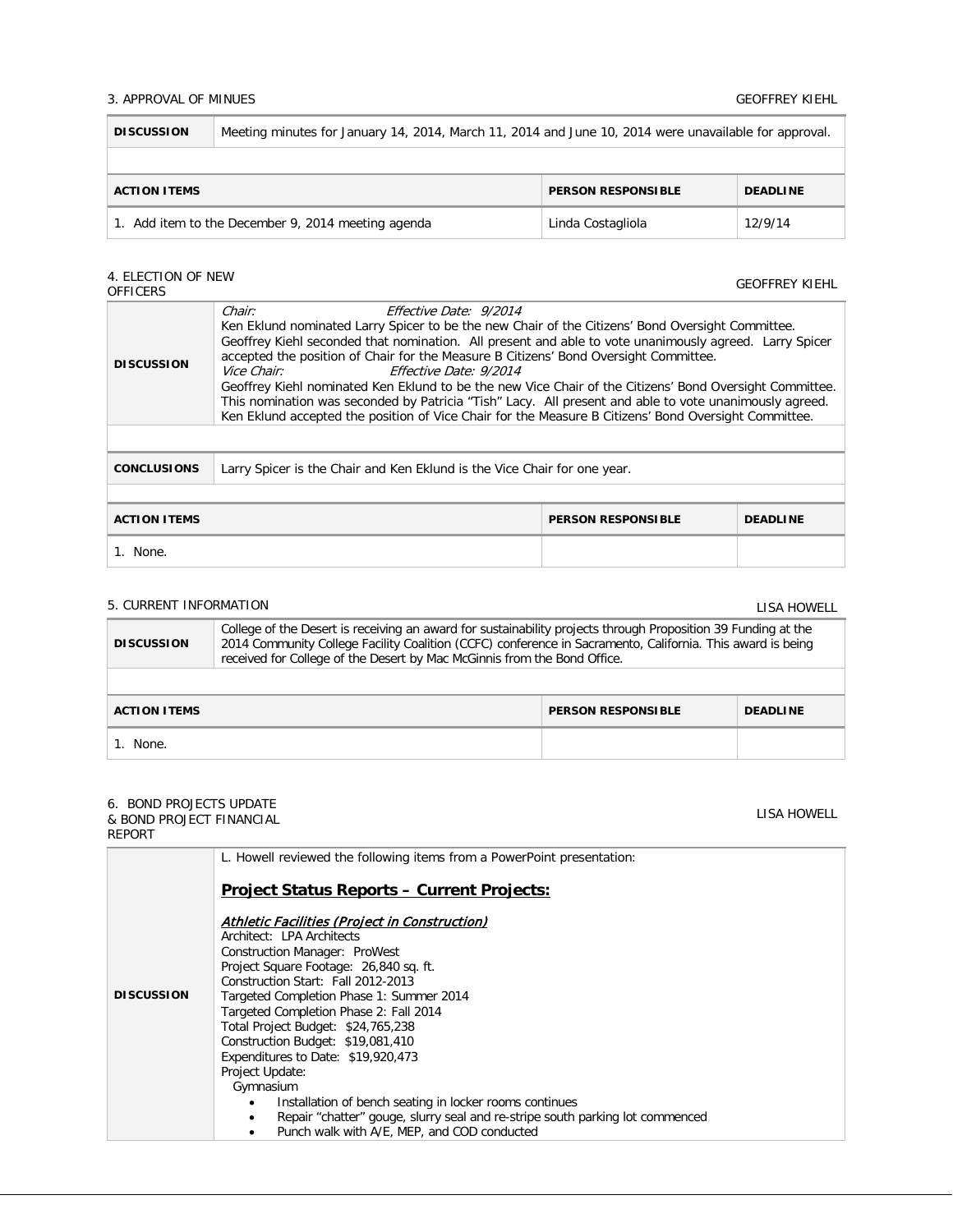- Wall pad installation at north and south walls complete
- Scoreboard and stop clock installation complete
- Kinesiology Building
- Complete
- Tennis Courts
	- Final grading of sub-grade to tennis courts complete
	- Final grading, concrete paving, sidewalk sub-grades continues
- Sustainable Features:
	- Will be minimum LEED Silver certified

New gymnasium, team rooms, restrooms, shower/locker rooms and maintenance facilities for the Physical Education and Athletics programs, as well as renovation of an initial structure to accommodate weight training, multipurpose rooms and faculty/staff offices for the Physical Education and Athletics programs for the campus. New tennis facilities and athletics quad.

Phase 1 of the Athletics Project is now 99% complete. This phase was slated for completion Summer of 2014. This deadline was met and students are currently using the new facility. The new gym was redesigned to ensure maximum use and that two NCAA (National Collegiate Athletic Association) regulation cross-courts have been added for intermural play and tournaments.

Phase 2 of the project includes the installation of eight tennis courts. This phase of the project is 10% complete and is slated for completion Fall of 2014. Representatives from the COC inquired as to whether the courts would be lit for night play. Lisa confirmed that lighting was not part of the scope of work for this project and will not be installed. The District did approach the City of Palm Desert to inquire into the availability of lit courts accessible to the public for use and was advised that the City has several courts that are lit and available for public night play. Concerned with public safety, Lisa was asked by committee members whether the courts would be locked at night. Lisa confirmed that the courts would not be locked and would remain open to the public 24 hours a day. Lisa was asked to find out whether there would be any type of protective sealant that would aide in the protection of the new court surfaces from skate boarders and roller skaters. Lisa will gather this information from the Project Manager and report back to the COC at the December Meeting.

The total project budget for the Athletic Facilities was \$24,765,238.00. The expenditures to date are in the amount of \$19,920,473.00. This project remains in budget and future change orders are not expected to exceed the project contingency.

## Applied Sciences (Project in Construction)

Architect: HGA Architects Construction Manager: Gilbane Project Square Footage: 21,741 sq. ft. Construction Start: Summer 2013 Targeted Completion: Fall 2014 Total Project Budget: \$12,381,000 Construction Budget: \$8,781,000 Expenditures to Date: \$10,781,217 Project Update:

Agriculture Building

• Complete

- Applied Science Building
	- Commissioning phase commenced
	- HVAC equipment programming and testing continues
	- Installation of electrical metering continues
	- Communication cabling and terminations continues
	- Installation of floor finishes continues
	- Installation of door hardware continues
	- Installation of audio visual and network equipment continues
- Sustainable Features:
	- Will be minimum LEED Silver certified

The Applied Sciences project encompasses both the Agricultural Sciences and the new Applied Sciences building that will be home to the HVAC, Drafting, Construction Technology, Natural Resources, classrooms & labs. This project is 95% complete. Applied Sciences is slated for completion Fall of 2014 and remains on schedule.

Trustee Wilson discussed her recent tour of the Applied Sciences building. It is very modern and industrial in design. She talked about the exposed utilities and was told that this is intentional so that the students would have a "teaching building"; one that was designed to allow students to learn from it.

There have been a few complaints about the outside design of the building and how it deviates from the rest of the buildings on campus. L. Howell confirmed that Administration has no current plans for changes to the exterior of the building.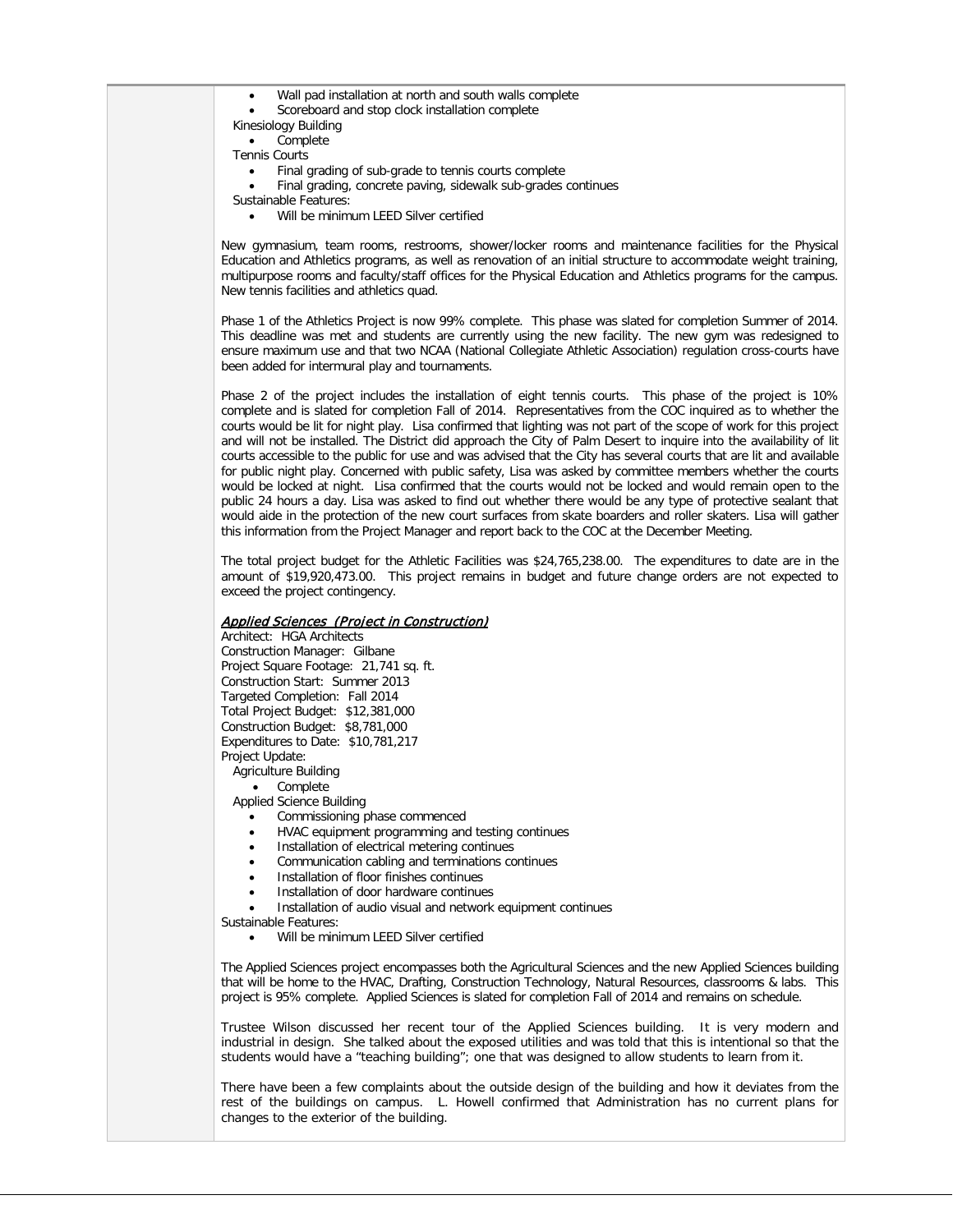|                   | Trustee Wilson expressed concern over some drains that were emptying onto a sidewalk. L. Howell<br>committed to having the Project Manager check on this and correcting it if the issue is remaining.                                                                                                                                                                                                                                                                                                                                                                                                                                                                                                                                                                                                                                                                                                                                                                                                                                                                                                                                                                                                                                                                                                                                                                                                                                                                                                                                                                                                                       |                           |                 |  |  |
|-------------------|-----------------------------------------------------------------------------------------------------------------------------------------------------------------------------------------------------------------------------------------------------------------------------------------------------------------------------------------------------------------------------------------------------------------------------------------------------------------------------------------------------------------------------------------------------------------------------------------------------------------------------------------------------------------------------------------------------------------------------------------------------------------------------------------------------------------------------------------------------------------------------------------------------------------------------------------------------------------------------------------------------------------------------------------------------------------------------------------------------------------------------------------------------------------------------------------------------------------------------------------------------------------------------------------------------------------------------------------------------------------------------------------------------------------------------------------------------------------------------------------------------------------------------------------------------------------------------------------------------------------------------|---------------------------|-----------------|--|--|
|                   | <b>Financial Report</b>                                                                                                                                                                                                                                                                                                                                                                                                                                                                                                                                                                                                                                                                                                                                                                                                                                                                                                                                                                                                                                                                                                                                                                                                                                                                                                                                                                                                                                                                                                                                                                                                     |                           |                 |  |  |
|                   | <b>Project Allocations Budget</b><br><b>Completed Projects:</b><br>Bond + Other Budget: \$121,674,248<br>Bond + Other Expenses: \$121,674,248<br>Current Projects - Ongoing:<br>٠<br>Bond + Other Budget: \$173,198,571<br>Bond + Other Expenses: \$164,725,726<br>Balance: \$8,472,845<br><b>Future Projects:</b><br>Bond + Other Budget: \$105,918,814<br>Bond + Other Expenses: \$34,791<br>Contingency<br>Bond + Other Budget: \$2,564,347<br>Bond Management & Other Fees:<br>Bond + Other Budget: \$24,649,879<br>Bond + Other Expenses: $$23,952,260$<br>Bond Balance: \$2,914,201<br>Total Summary of Projects Bond + Other Budget: \$428,005,859<br>$\bullet$<br>Total Summary of Projects Bond + Other Expenditures: \$310,387,025<br>٠<br>Total Summary of Projects Bond + Other Balance: \$117,618,834<br>$\bullet$<br>Total Bond Funds Issued: \$346,500,000<br>$\bullet$<br><b>Deferred Projects</b><br>Total Deferred Projects: \$47,013,440<br>L. Howell provided an overview of the financial reports that were included on pages 10-13 of the<br>September 9, 2014 Bond Report. The Measure B Bond was issued in the amount of \$346,500,000.00. L.<br>Howell reviewed the background of bond funds spent and how these funds work with monies received<br>through RDA to complete the list of approved projects. Committee members asked that L. Howell provide<br>them with a financial report that clearly separates bond dollars from RDA funds, interest income,<br>foundation donations, and other funding sources at December's meeting.<br><b>Upcoming Events: No events currently scheduled.</b> |                           |                 |  |  |
|                   | L. Spicer posed the following question to L. Howell; "Are you aware of any bond proceeds that were expended<br>for purposes other than those set forth in Measure B?" L. Howell responded, "No."                                                                                                                                                                                                                                                                                                                                                                                                                                                                                                                                                                                                                                                                                                                                                                                                                                                                                                                                                                                                                                                                                                                                                                                                                                                                                                                                                                                                                            |                           |                 |  |  |
| CONCLUSIONS       | L. Cohen posed the following question to L. Howell; "Are you aware of any bond proceeds that were expended<br>for any teacher or administrative salaries of the college or for other operating expenses?" L. Howell responded,<br>"No."                                                                                                                                                                                                                                                                                                                                                                                                                                                                                                                                                                                                                                                                                                                                                                                                                                                                                                                                                                                                                                                                                                                                                                                                                                                                                                                                                                                     |                           |                 |  |  |
| ACTION ITEMS      |                                                                                                                                                                                                                                                                                                                                                                                                                                                                                                                                                                                                                                                                                                                                                                                                                                                                                                                                                                                                                                                                                                                                                                                                                                                                                                                                                                                                                                                                                                                                                                                                                             | <b>PERSON RESPONSIBLE</b> | <b>DEADLINE</b> |  |  |
| skateboards, etc. | 1. Check as to whether any type of sealant or protection is planned for<br>the new tennis courts to avoid damage to the new courts from                                                                                                                                                                                                                                                                                                                                                                                                                                                                                                                                                                                                                                                                                                                                                                                                                                                                                                                                                                                                                                                                                                                                                                                                                                                                                                                                                                                                                                                                                     | Lisa Howell               | 12/9/14         |  |  |
|                   | 2. Check with the Bond office regarding drains that were emptying onto<br>the sidewalk at the Applied Science Building.                                                                                                                                                                                                                                                                                                                                                                                                                                                                                                                                                                                                                                                                                                                                                                                                                                                                                                                                                                                                                                                                                                                                                                                                                                                                                                                                                                                                                                                                                                     | Lisa Howell               | 12/9/14         |  |  |
|                   | 3. Schedule tours of the Athletic Facilities Project and the Applied<br>Sciences Project for December 9, 2014 meeting starting at 2:30pm,<br>prior to the 3:30pm regularly scheduled meeting.                                                                                                                                                                                                                                                                                                                                                                                                                                                                                                                                                                                                                                                                                                                                                                                                                                                                                                                                                                                                                                                                                                                                                                                                                                                                                                                                                                                                                               | Linda Costagliola         | 12/9/14         |  |  |

Lisa Howell Lisa Howell 12/9/14

12/9/14

4. Provide a financial report that clearly separates bond dollars from

5. Find out how much of the bond funds are left.

outside funding sources.